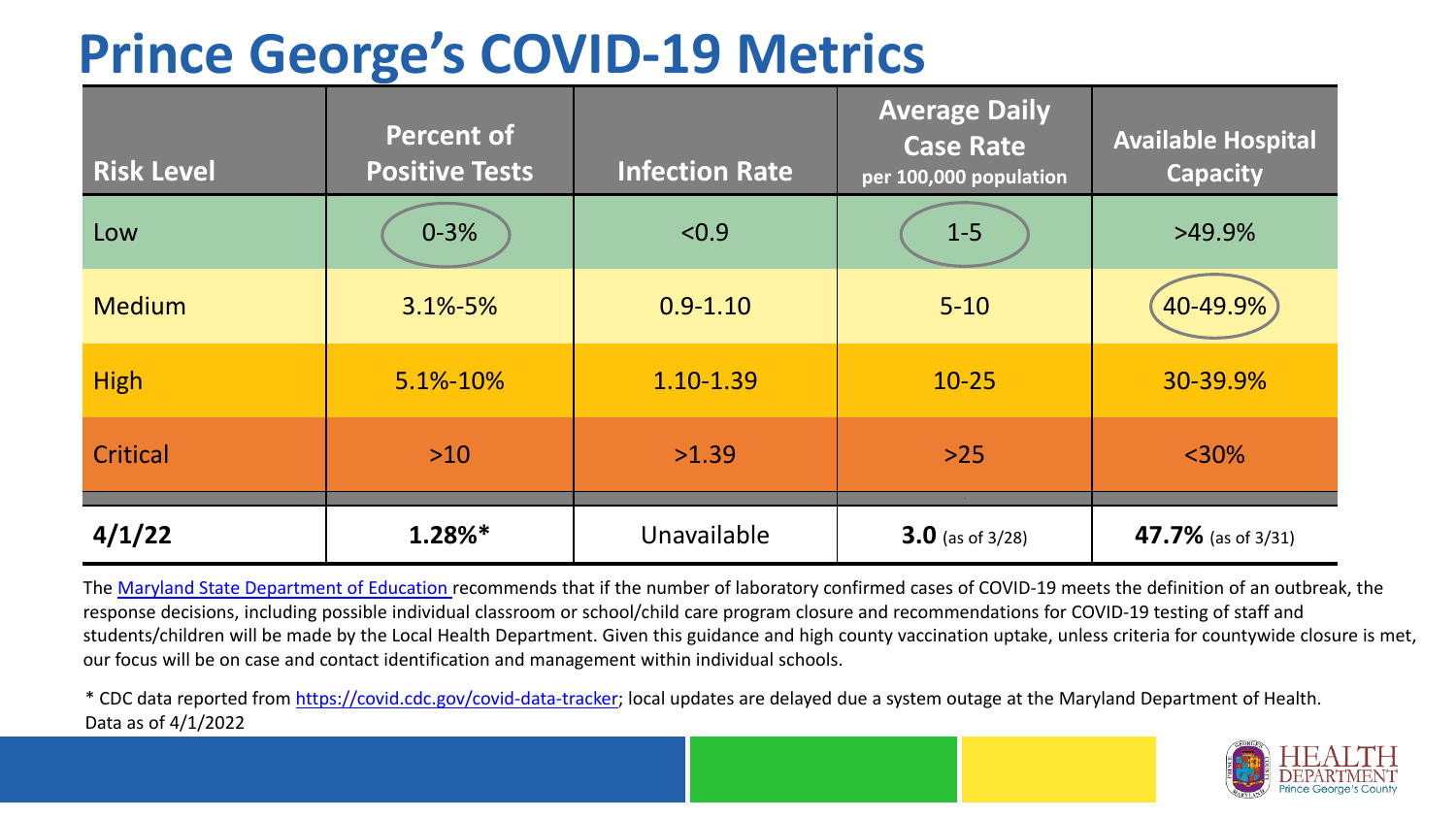## **COVID-19 Community Transmission and Vaccination**

Per the [CDC updated guidance for COVID-19 Prevention in K-12 Schools,](https://www.cdc.gov/coronavirus/2019-ncov/community/schools-childcare/k-12-guidance.html) vaccination is considered the leading prevention strategy for those who are eligible, and **Prince George's County exceeds the percentage of U.S. vaccinations for ages 12 and above**. The CDC also emphasizes using multiple prevention strategies together consistently, included universal indoor masking, as needed based on the level of community transmission and vaccine coverage.



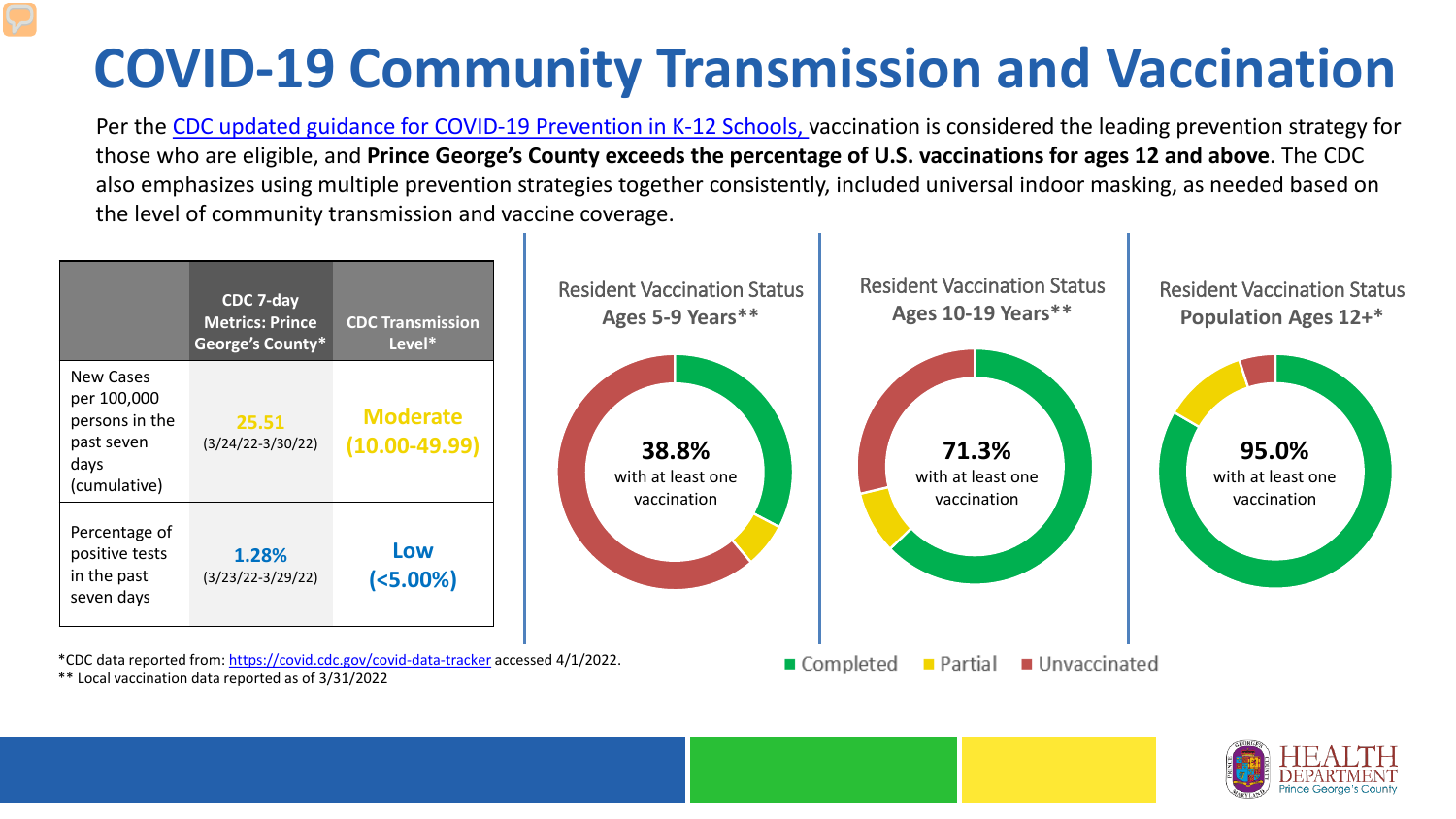## **Average Daily Case Rate** (7-day Average by test date)

**The average daily case rate at the end of last week was 3.0 new cases per 100,000 residents.** Our case rate slightly increased from our recent low of 2.3 cases per 100,000 residents through the middle of last week. Even with this increase we have remained "low risk" for the past month.

**Average New COVID-19 Cases Per Day Per 100,000 Residents**